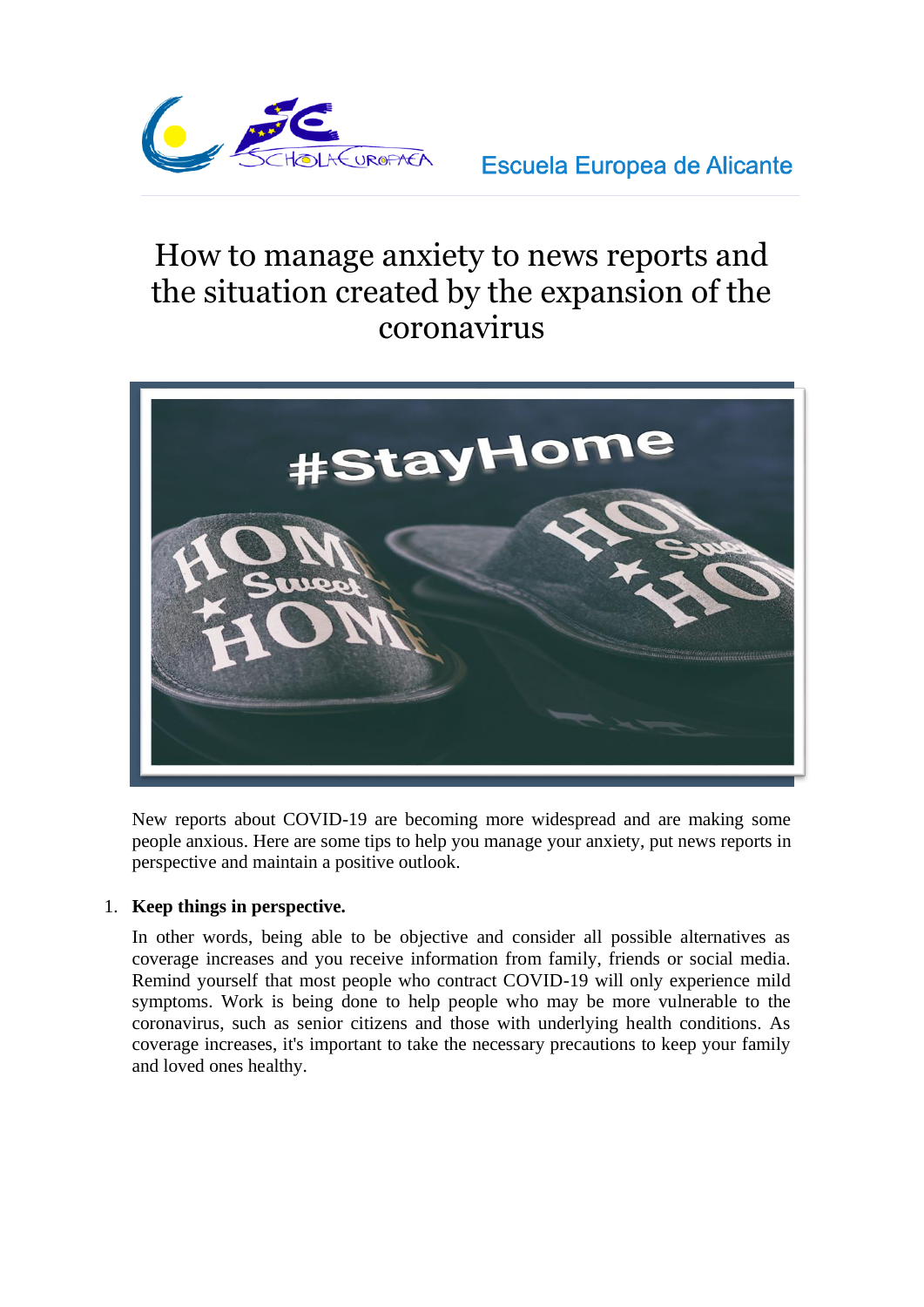

#### 2. **Get the facts.**

Adopt a more analytical approach as you follow news reports about the coronavirus. Constant media coverage about the coronavirus can keep us in a heightened state of anxiety. Try to limit related media exposure and instead seek out factual information from reliable sources.

Offer security and control to your loved ones, clearly indicating what they can do: stay home, and comply with the regulations and hygiene recommendations established by the authorities. **They will feel that they are part of the solution.**



You may also find useful, reputable information from official source or even your family physician.

# **3. Maintaining your mental health during social isolation**

The challenges associated with social distancing and isolation, are leading some people to experience feelings of anxiety, boredom, frustration and fear.

You can use this tips or strategies to maintain good mental health during this time of social distancing and isolation:

- Maintain a positive outlook during periods of self-isolation reminding yourself that this period of self-isolation is temporary, thinking of the benefits of selfisolation to the wider, including slowing the spread of the virus and protecting those most vulnerable in your community, and remaining mindful that medical and scientific experts are following strict protocols to contain the virus and treat those affected.
- Maintain relationships with family, friends and colleagues (e.g., via telephone or video technologies) but not overusing social media as you are likely to be exposed to negative news and get drawn into doomsday discussions.
- Try to keep your mind busy with activities you enjoy such as reading, watching movies, exercising etc.
- Structure your day when working from home allocate specific work hours, schedule breaks and set-up a dedicated workspace where distractions are limited.

Practicing self-care: relaxation, meditation and mindfulness to give your body a chance to settle and readjust to a calm state. The use of technologies can help you. Links with activities that you can do alone or with your family: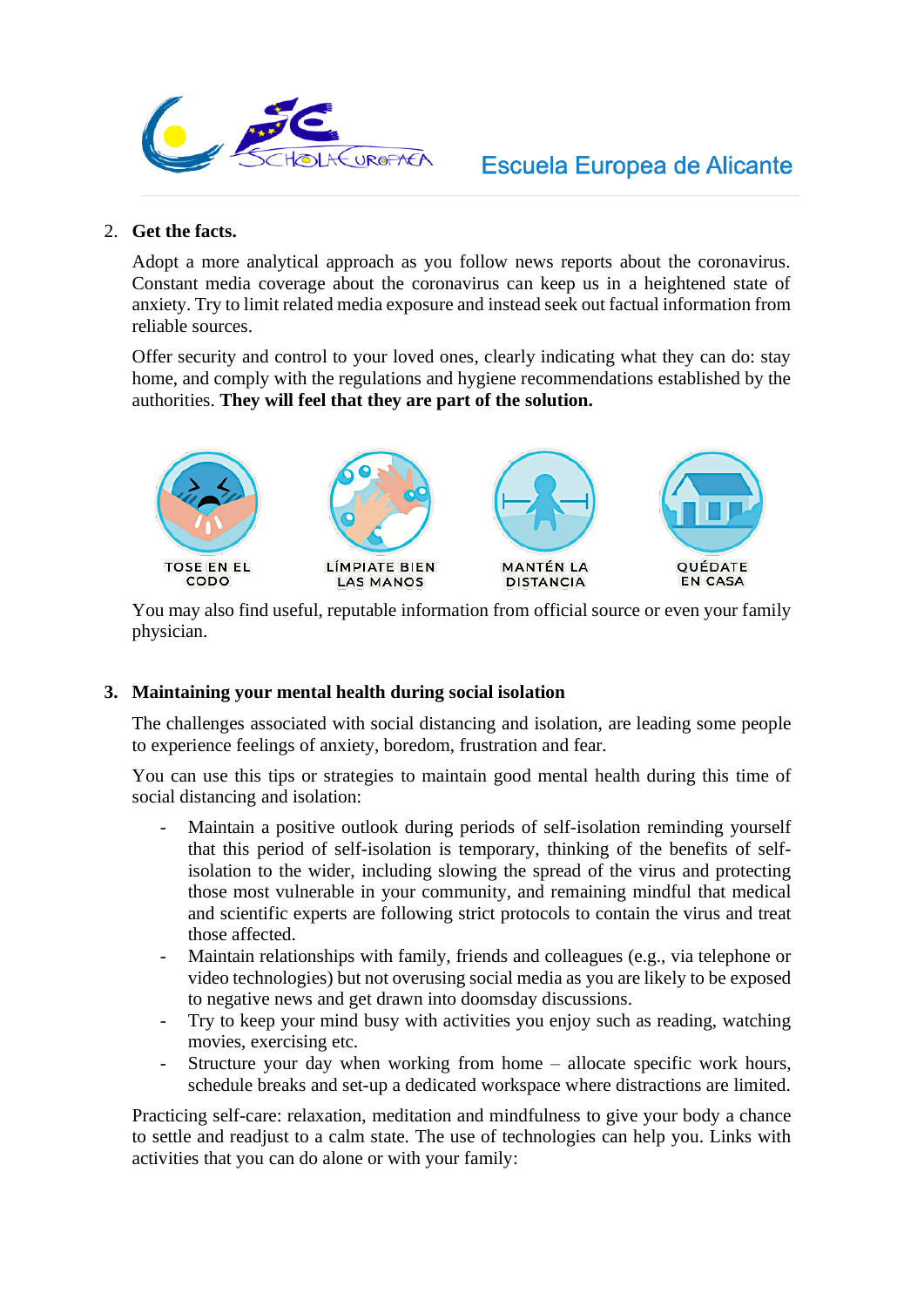

- MOOC UMA Mindfulness. Cómo meditar en 1 minuto! (inglés subtitulado): https://youtu.be/spqAlb5\_\_6Y
- [Yoga para mejorar el Sistema I](https://youtu.be/spqAlb5__6Y)nmunitario (30 min): https://www.youtube.com/watch?v=qvuELlIG1Fw
- [Clase de yoga: Yoga dinámico \(30 minutos\):](https://www.youtube.com/watch?v=qvuELlIG1Fw)  https://www.youtube.com/watch?v=a376zRhSXXI&t=454s
- [Mindfulness para niños. Meditación de la sonrisa interior:](https://www.youtube.com/watch?v=a376zRhSXXI&t=454s)  https://vimeo.com/363163113
- [Sun Salutations & Yoga with A](https://vimeo.com/363163113)nimals:<https://youtu.be/8oGR5xucItI>
- YOGA for children The postures of animals: <https://www.youtubekids.com/watch?v=jMOZz7GHaog&hl=es>

# 4. **Communicate with your children.**

Discuss the news coverage of the coronavirus with honest and age-appropriate information. Parents can also help allay distress by focusing children on routines and schedules. Remember that children will observe your behaviors and emotions for cues on how to manage their own feelings during this time. Talk to them about your concerns, this will always be better than anything that they could ever imagine or suppose.

You may want to limit how much media they consume to help keep their anxiety in check.

For Middle-schooler it will be more appropriate to get them to participate more actively in setting their schedules and managing their daily tasks. Creating a schedule that they can independently follow, setting daily goals regarding school and housework, and setting boundaries around your work time will be helpful. Finally, discuss appropriate screen time limits, bedtimes, and ways for your child to stay physically active and connected with friends and peer groups, even if virtually.

Additional information:

- Recommendations to explain the coronavirus-Covid-19 outbreak to children (Colegio Oficial de Psicólogos de Madrid): [http://www.infocop.es/view\\_article.asp?id=8626](http://www.infocop.es/view_article.asp?id=8626)
- In this link you can find a story to explain to children the Coronavirus and other possible viruses Colegio Oficial de Psicólogos de Madrid): [https://issuu.com/colegiooficialpsicologosmadrid/docs/cuento\\_rosa\\_contra\\_el\\_v](https://issuu.com/colegiooficialpsicologosmadrid/docs/cuento_rosa_contra_el_virus_alta)
- <sup>irus</sup> alta document adapted for children, in English: <https://youtu.be/FqaXBtSaiUE>